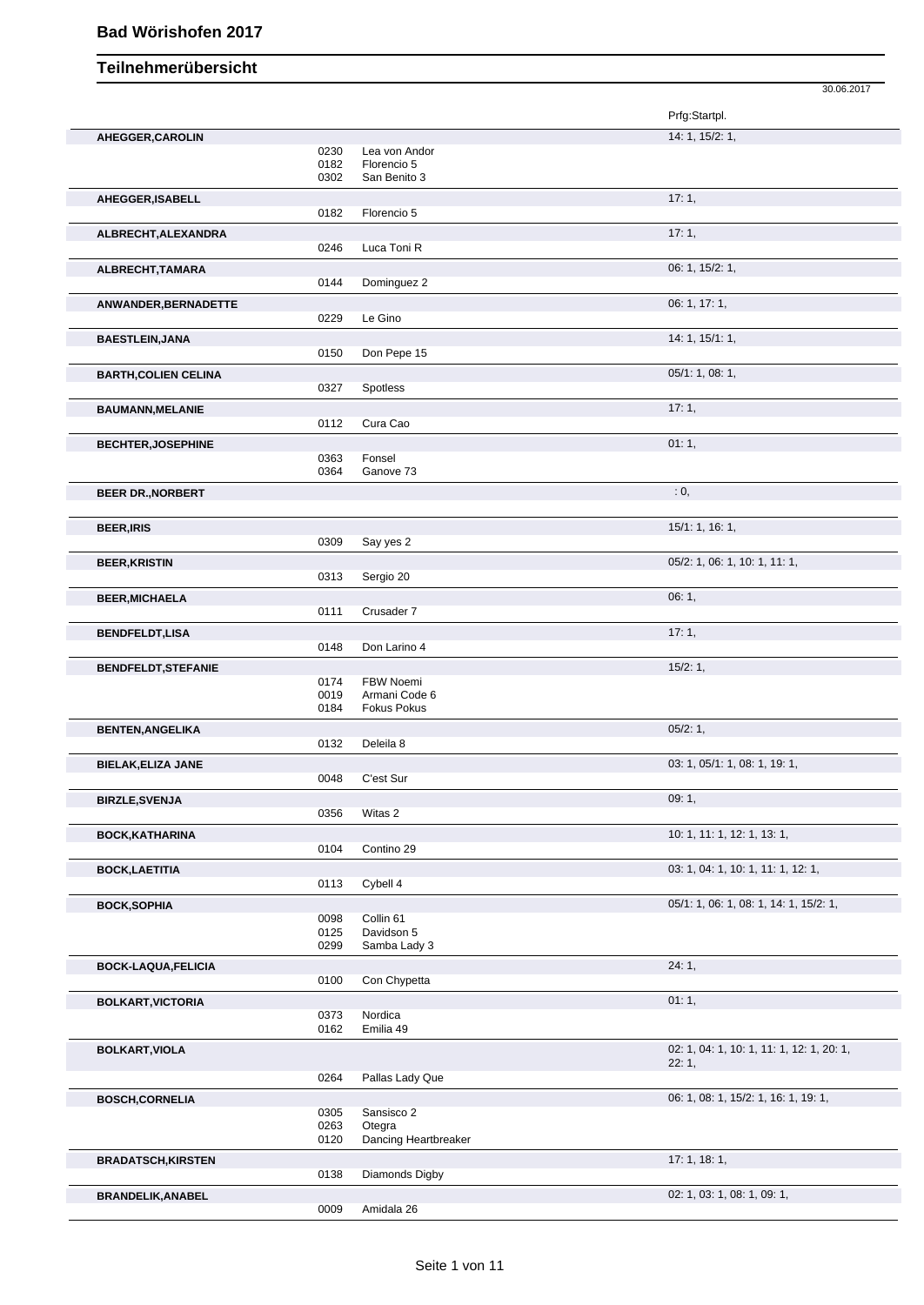|                               |              |                          | Prfg:Startpl.                      |
|-------------------------------|--------------|--------------------------|------------------------------------|
| BRANDNER, KATHARINA           | 0362<br>0361 | Escada<br>Eboni          | 02:2,                              |
| <b>BRAUNMUELLER, ROBERT</b>   | 0192         | <b>Gino 581</b>          | 20:1,                              |
| <b>BREIT, SIMONE</b>          | 0220         | King Lui 7               | 10: 1, 11: 1, 21: 1, 22: 1,        |
| <b>BRUCKNER, VANESSA</b>      | 0215         | Kantje's Wes             | 20:1,                              |
| <b>BUEHLER, LAETITIA</b>      |              |                          | 17:1, 18:1,                        |
|                               | 0168         | Faerytale                |                                    |
| <b>BUERK, SUSANNE</b>         | 0355         | Wiscounty                | 10: 1, 20: 1, 21: 1,               |
| <b>BUHL, BARBARA</b>          | 0027         | Balou 799                | 06: 1, 15/1: 1,                    |
|                               |              |                          | $15/2$ : 2, 16: 2,                 |
| <b>BURKHART, VERONIKA</b>     | 0177         | <b>Filou 1812</b>        |                                    |
|                               | 0290         | Riva 90                  |                                    |
|                               | 0237         | Lilli Lou 4              |                                    |
| <b>CHRISTLBAUER, ELENA</b>    |              |                          | 19: 1, 20: 1,                      |
|                               | 0245         | Lough Dan                |                                    |
| <b>CRONAUER, KIM</b>          |              |                          | 14: 1, 15/2: 1,                    |
|                               | 0391         | Celina E                 |                                    |
| <b>DANNER, CHRISTINA</b>      |              |                          | 17:1, 18:1,                        |
|                               | 0301         | Samurai 470              |                                    |
| DANNOWSKI, TAMARA             |              |                          | 17:1, 18:1,                        |
|                               | 0297         | Sa Coeur 5               |                                    |
| <b>DEGEN, STEFFI</b>          |              |                          | 17:1, 18:1,                        |
|                               | 0007         | All About Eve 7          |                                    |
| ECKERLEIN, ANN-KATRIN         |              |                          | 15/2: 1, 16: 1,                    |
|                               | 0159         | Easydena                 |                                    |
|                               | 0223         | Labelle 31               |                                    |
| EDER, DANIELA                 |              |                          | 14: 1, 15/1: 1, 16: 1,             |
|                               | 0082         | Christ de Renoir         |                                    |
| <b>EGGART, STEFANIE</b>       |              |                          | 17: 2, 18: 1,                      |
|                               | 0295         | <b>Royal Ballantines</b> |                                    |
|                               | 0124         | Davidoff 189             |                                    |
| <b>EGGER, BIANCA</b>          |              |                          | 19: 1, 20: 1,                      |
|                               | 0190         | Garzia 3                 |                                    |
| <b>EICHINGER, NADINE</b>      |              |                          | 05/2: 1, 06: 1, 14: 1, 15/2: 1,    |
|                               | 0271<br>0250 | Qamar 4<br>Maestoso 28   |                                    |
|                               |              |                          |                                    |
| <b>ENDRES, SABRINA</b>        | 0375         | Ronja                    | 01: 1, 03: 1, 04: 1,               |
|                               |              |                          |                                    |
| <b>ERDT, SOPHIE</b>           | 0203         | Henrico 10               | 15/2: 1, 16: 1,                    |
|                               |              |                          |                                    |
| <b>ERNST, ALISSA</b>          | 0117         | Dailymotion 2            | 14:1,                              |
|                               |              |                          |                                    |
| <b>ESCHER, SABINE</b>         | 0216         | Karis 3                  | 02:1,                              |
|                               |              |                          |                                    |
| <b>ESSLER, SOPHIE</b>         | 0129         | Deja Vu 85               | 05/1: 1, 06: 1, 14: 1, 15/2: 1,    |
|                               |              |                          |                                    |
| <b>ESSLINGER,LYNN</b>         | 0367         | Leandro                  | 01: 1, 03: 1, 04: 1, 07: 1, 08: 1, |
|                               |              |                          |                                    |
| FACKLER, FRANZISKA            |              |                          | 04: 1, 11: 1, 12: 2, 20: 2,        |
|                               | 0289<br>0268 | Riva 74<br>Piacenza 32   |                                    |
|                               |              |                          | 03: 1, 05/1: 1,                    |
| <b>FAELSCHLEIN, ANNABELLE</b> | 0169         | Falcone 11               |                                    |
|                               |              |                          | 01:1,                              |
| FALCKENBERG, ANNE-CAMILLE     | 0024         | Azatina K                |                                    |
|                               |              |                          | 09:1,                              |
| <b>FAUSSNER, JOHANNA</b>      | 0387         | Laertes B                |                                    |
|                               |              |                          | 21: 1, 22: 1,                      |
| <b>FENDT, MANUEL</b>          | 0061         | Carlsson 27              |                                    |
|                               | 0285         | Rebell 586               |                                    |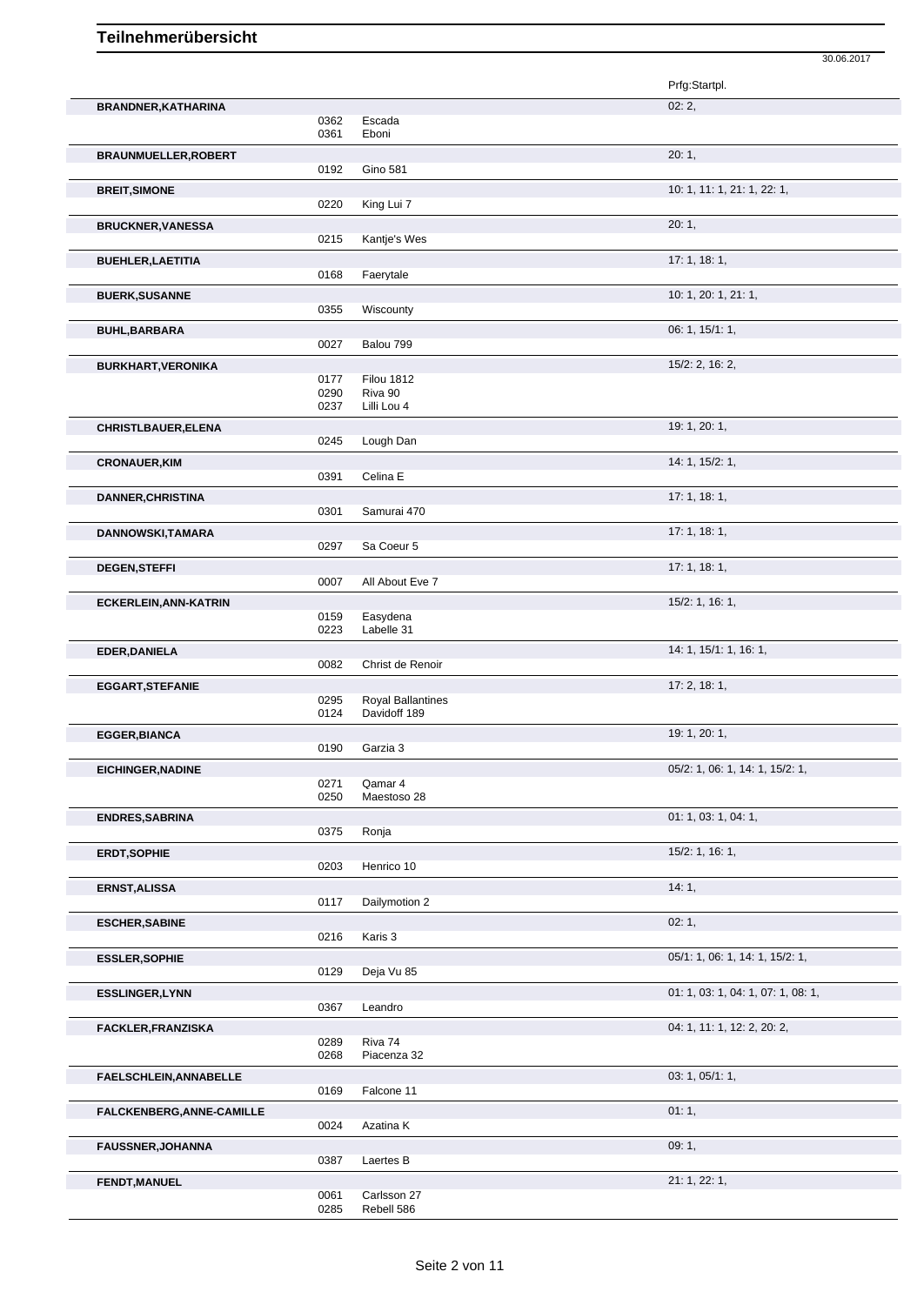|                                     |              |                                   | 30.06.2017                                            |
|-------------------------------------|--------------|-----------------------------------|-------------------------------------------------------|
|                                     |              |                                   | Prfg:Startpl.                                         |
| <b>FIEBER, MICHAELA</b>             |              |                                   | 10: 1, 11: 1,                                         |
|                                     | 0254         | Miss Coco 3                       |                                                       |
| <b>FISCHER, ANICA</b>               |              |                                   | 01:1,                                                 |
|                                     | 0162         | Emilia 49                         |                                                       |
|                                     |              |                                   | 06: 1, 15/2: 1,                                       |
| <b>FISCHER, CHRISTINA</b>           | 0286         | Ricanto                           |                                                       |
|                                     | 0123         | Darkbeauty                        |                                                       |
| <b>FISCHER,CORINNA</b>              |              |                                   | 20: 1, 21: 1, 24: 1,                                  |
|                                     | 0239         | Little Foot 81                    |                                                       |
| <b>FISCHER, FRIEDERIKE</b>          |              |                                   | 06: 1, 15/1: 1,                                       |
|                                     | 0286         | Ricanto                           |                                                       |
|                                     | 0298         | Salü 12                           |                                                       |
| <b>FISCHER, JUDITH</b>              |              |                                   | 14:1, 15/1:1,                                         |
|                                     | 0255         | Mondspiel                         |                                                       |
| <b>FISCHER, MILENA</b>              |              |                                   | 01: 1, 03: 1, 04: 1, 07: 1, 08: 1,                    |
|                                     | 0365         | <b>Harry Potter</b>               |                                                       |
| <b>FISCHER, MILENA</b>              |              |                                   | 01: 1, 04: 1,                                         |
|                                     | 0372         | Ninja                             |                                                       |
| <b>FISCHER, SUSANNE</b>             |              |                                   | 05/2: 1, 06: 1,                                       |
|                                     | 0353         | Wilhelm 34                        |                                                       |
|                                     |              |                                   | 11: 1, 12: 1, 13: 1,                                  |
| FREUNDORFER, NADJA                  | 0022         | Aschenputtel 9                    |                                                       |
|                                     |              |                                   | 14: 1, 15/2: 1,                                       |
| <b>GEBHARD, NICOLA SOPHIE</b>       | 0122         | Dark Diamond 52                   |                                                       |
|                                     |              |                                   |                                                       |
| <b>GEISENBERGER, SARAH</b>          | 0221         | L' Elisir d' Amore                | 17:1,                                                 |
|                                     |              |                                   |                                                       |
| <b>GLUECK, SABRINA</b>              |              |                                   | 05/1: 1, 10: 1, 11: 1, 12: 1, 13: 1, 20:<br>1, 22: 1, |
|                                     | 0253         | Mary Lou B 2                      |                                                       |
|                                     | 0312         | Schoensgreen Pinie                |                                                       |
|                                     | 0262         | Orchid's Rico                     |                                                       |
|                                     | 0161         | Emelieke                          |                                                       |
| <b>GRAEFE ZU BARINGDORF, MELANI</b> |              |                                   | 17:1, 18:1,                                           |
|                                     | 0151         | Donnerwelt                        |                                                       |
| <b>GRAF, FRANZISKA</b>              |              |                                   | 05/1: 2, 06: 2, 10: 1, 11: 1,                         |
|                                     | 0356         | Witas 2                           |                                                       |
|                                     | 0257<br>0115 | Mr. Moon 4<br>Da Capri            |                                                       |
|                                     | 0004         | Alessandro 52                     |                                                       |
| <b>GROMER, MELANIE</b>              |              |                                   | 05/2: 1, 15/2: 1, 16: 1, 17: 1,                       |
|                                     | 0017         | Ariane Enterprise                 |                                                       |
|                                     | 0149         | Don Marco 7                       |                                                       |
| <b>GROSSE,FELIX</b>                 |              |                                   | 05/1: 1, 06: 1, 10: 1, 15/2: 2, 17: 1, 21:            |
|                                     |              |                                   | 1, 22: 1,                                             |
|                                     | 0180         | Finley 53                         |                                                       |
|                                     | 0320<br>0273 | Sir Otto 6<br>Quattro Gold 2      |                                                       |
|                                     | 0170         | Fantastisch                       |                                                       |
| GRUEHBAUM, LAURA                    |              |                                   | 05/1: 1, 20: 1,                                       |
|                                     | 0165         | Empathie                          |                                                       |
| <b>GUMPINGER, VIKTORIA</b>          |              |                                   | 20: 1, 21: 1,                                         |
|                                     | 0039         | <b>Blitz Legend</b>               |                                                       |
|                                     |              |                                   | 06: 1, 15/1: 1,                                       |
| <b>HALTER, ANJA</b>                 | 0350         | Whisper 180                       |                                                       |
|                                     |              |                                   | 05/2: 1, 06: 1,                                       |
| HASLACHER, RAMONA                   | 0191         | Georgina 191                      |                                                       |
|                                     |              |                                   |                                                       |
| <b>HAUSSMANN, JULIA</b>             | 0306         | Sanssouci A                       | 14: 1, 15/2: 1,                                       |
|                                     |              |                                   |                                                       |
| HAUSSMANN, MARTINA                  |              |                                   | 17:1, 18:1,                                           |
|                                     | 0020<br>0016 | Arogna 7<br>Arcadia 12            |                                                       |
|                                     |              |                                   |                                                       |
| HAUSSMANN-SCHLOSSER, URSUL          |              |                                   | 05/2: 1, 06: 1,                                       |
|                                     | 0294         | Roxette 149                       |                                                       |
| HEHLE, HELENE                       |              |                                   | 14: 1, 15/2: 1,                                       |
|                                     | 0206<br>0110 | Hollywood 35<br>Crown Bright Star |                                                       |
|                                     | 0344         | Vanity Fair 24                    |                                                       |
| <b>HEID, GOTHIA</b>                 |              |                                   | 15/2: 1, 16: 1,                                       |
|                                     | 0346         | Wally 105                         |                                                       |
|                                     |              |                                   |                                                       |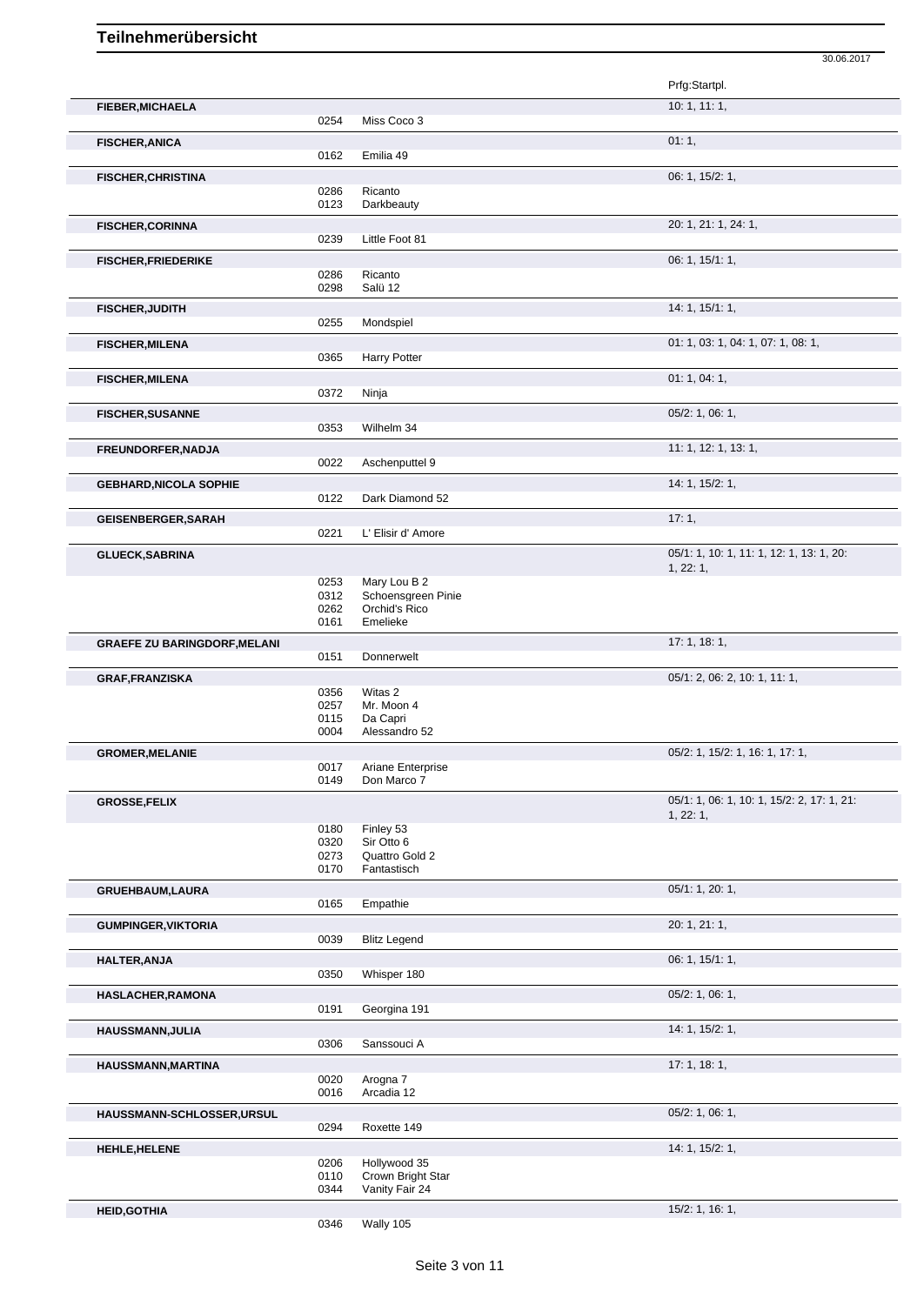|                              |              |                         | Prfg:Startpl.                        |
|------------------------------|--------------|-------------------------|--------------------------------------|
| <b>HEISING, SOPHIE</b>       |              |                         | 01:1,                                |
|                              | 0358         | Biscari                 |                                      |
| <b>HENRICH, REGINA</b>       |              |                         | 06:1,                                |
|                              | 0243         | Loropiana 3             |                                      |
| HIERMUELLER, DANIELA         |              |                         | 21: 1, 22: 1,                        |
|                              | 0240         | Little Jon 2            |                                      |
|                              | 0183         | Florian 552             |                                      |
|                              | 0103         | Contello 6              |                                      |
|                              | 0011         | Aperol Spritz 3         |                                      |
| <b>HNATEK, IRIS</b>          |              |                         | 05/2: 1, 10: 1, 11: 1, 20: 1, 21: 1, |
|                              | 0074         | Chariots of fire        |                                      |
| HOLZMAYR, SVENJA             |              |                         | 17: 1, 18: 2,                        |
|                              | 0316         | Shakti K                |                                      |
|                              | 0026<br>0390 | Balador<br>Quintaner    |                                      |
|                              | 0274         | Queen of Glory 3        |                                      |
|                              |              |                         | 12: 3, 23: 3, 24: 3,                 |
| HONOLD, BENJAMIN             | 0267         | Penny Lane 318          |                                      |
|                              | 0066         | Casinos Rubin           |                                      |
|                              | 0060         | Carlson 107             |                                      |
|                              | 0317         | Silva Spark H           |                                      |
|                              | 0040         | Bombay 34               |                                      |
|                              | 0339         | <b>Top Crystal</b>      |                                      |
|                              | 0193         | Gloria FH               |                                      |
|                              | 0200<br>0357 | Halifax H<br>Zymba Blue |                                      |
|                              | 0224         | Lacrosse 10             |                                      |
|                              | 0194         | Golden Touch 21         |                                      |
|                              | 0319         | Sir Constantin          |                                      |
|                              | 0105         | Contino 74              |                                      |
|                              | 0096         | Coles                   |                                      |
| <b>HONOLD, MARION</b>        |              |                         | 02: 1, 04: 1,                        |
|                              | 0037         | <b>Black Diamant 13</b> |                                      |
| HONOLD, SEBASTIAN            |              |                         | 07:1,08:1,                           |
|                              | 0267         | Penny Lane 318          |                                      |
| <b>HONOLD, TIM</b>           |              |                         | 12: 2, 23: 1,                        |
|                              | 0267         | Penny Lane 318          |                                      |
|                              | 0066         | Casinos Rubin           |                                      |
|                              | 0317         | Silva Spark H           |                                      |
|                              | 0040         | Bombay 34               |                                      |
|                              | 0193<br>0200 | Gloria FH<br>Halifax H  |                                      |
|                              | 0076         | <b>Charming Clary</b>   |                                      |
|                              |              |                         | 14: 1, 15/2: 1,                      |
| <b>HUBER, NINA</b>           | 0217         | Keep my Dream           |                                      |
|                              |              |                         |                                      |
| <b>HUEMPFNER DR., STEFAN</b> |              |                         | 18:1,                                |
|                              | 0397         | Dalina 52               |                                      |
| <b>HUETHER, GLORIA</b>       |              |                         | 17:1, 18:1,                          |
|                              | 0328         | Steendieks Pokemon      |                                      |
| <b>IDECKE, VERENA</b>        |              |                         | 14:1,                                |
|                              | 0333         | Sunrise Tequila         |                                      |
| <b>IMMERZ, MANUELA</b>       |              |                         | 05/1:1,                              |
|                              | 0356         | Witas 2                 |                                      |
| <b>IMMLER,LEONIE</b>         |              |                         | 19: 2, 20: 2, 21: 2,                 |
|                              | 0092         | Coco Caballo            |                                      |
|                              | 0107         | Corsino M               |                                      |
| JABERG,EDDA                  |              |                         | 19:1,                                |
|                              | 0202         | Hawanna 2               |                                      |
|                              |              |                         | 15/2:1,                              |
| JAHN, LINA                   | 0045         | <b>Boriwa</b>           |                                      |
|                              |              |                         |                                      |
| JOAS, HELENA                 |              |                         | 15/2:2,                              |
|                              | 0251<br>0139 | Manjoula<br>Diego 435   |                                      |
|                              | 0046         | <b>Bounty Bay</b>       |                                      |
|                              |              |                         |                                      |
| <b>KAERGER, SABINE</b>       | 0179         | Finkenhof's Ravenna     | 05/2: 1, 06: 1, 09: 1,               |
|                              |              |                         |                                      |
| <b>KAEUFLER, SABRINA</b>     |              |                         | 05/2: 1, 06: 1, 15/1: 1,             |
|                              | 0157         | Dunlop 6                |                                      |
| <b>KARL, HEIDRUN</b>         |              |                         | 14: 1, 15/1: 1,                      |
|                              | 0078         | Cherah                  |                                      |
|                              | 0345         | Walentino 81            |                                      |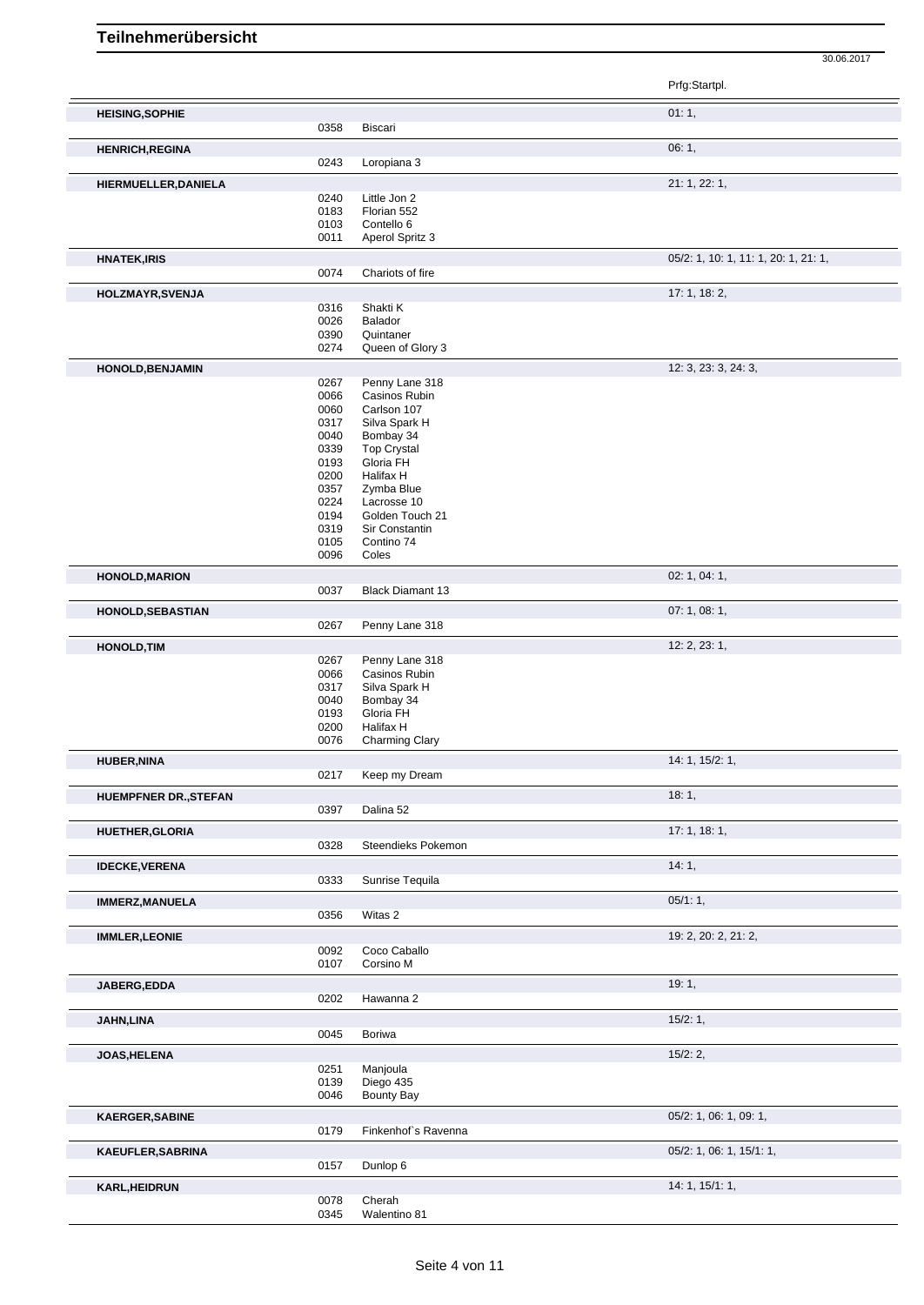|                              |              |                                 | 30.06.2017                           |
|------------------------------|--------------|---------------------------------|--------------------------------------|
|                              |              |                                 | Prfg:Startpl.                        |
| <b>KASNITZ, MICHAEL</b>      | 0214         | Jolie Fleur                     | 16:1,                                |
| <b>KASTNER-SIMON, BIRGIT</b> | 0178         | Finess 171                      | 15/1: 1, 16: 1,                      |
| KATTENEGGER, LEE-ANN         |              |                                 | 01:2,                                |
|                              | 0373<br>0314 | Nordica<br>Seven Up 42          |                                      |
| KAUTNER-STAPEL, JENNY        | 0343         | Valino 8                        | 14: 1, 15/1: 1,                      |
| <b>KECKEIS, SARAH</b>        |              |                                 | 01: 1, 03: 1, 04: 1,                 |
|                              | 0360         | Djouri                          |                                      |
| <b>KERN, JULIA</b>           | 0004         | Alessandro 52                   | 02: 1, 04: 1,                        |
| KIENBERGER, ADRIANA          |              |                                 | 15/1:1,                              |
|                              | 0118         | Dalien 3                        |                                      |
| <b>KIENLE, KLAUS</b>         |              |                                 | 22: 1, 24: 1,                        |
|                              | 0055<br>0207 | Caprice du Chemin<br>Illingstoa |                                      |
| <b>KLEIN, ANNA</b>           |              |                                 | 19: 1, 20: 1,                        |
|                              | 0258<br>0079 | My Daisy 4<br>Chiastolitha      |                                      |
| <b>KLEINER, SABRINA</b>      |              |                                 | 10: 1, 11: 1,                        |
|                              | 0158         | Easy to Jump 2                  |                                      |
| <b>KLING, ELKE</b>           | 0164         | Emma 256                        | 12: 1, 21: 1, 22: 1,                 |
| <b>KLOECK, CARMEN</b>        |              |                                 | 10: 2, 11: 1,                        |
|                              | 0128         | Dehli 4                         |                                      |
|                              | 0002         | Acantus Boy GK                  |                                      |
| KLOECK, JANA-MARIE           | 0291         | <b>River Revell</b>             | 17: 2, 18: 2,                        |
|                              | 0147         | Don Durin                       |                                      |
| KLUGHAMMER,LISA              | 0075         | Charly L <sub>2</sub>           | 05/2: 1, 06: 1, 15/2: 1,             |
|                              | 0341         | Toti <sub>2</sub>               |                                      |
| <b>KNOTT, MARKUS</b>         | 0127         | Daytona 43                      | 15/2:1,                              |
| KOEHLER, CHRISTINA           |              |                                 | 23:1,                                |
|                              | 0303         | San Diego 184                   |                                      |
| KOENIGSPERGER,EVA-MARIA      |              |                                 | 20: 1, 23: 1,                        |
|                              | 0269         | Piccolina S 2                   | 20: 1, 23: 1,                        |
| KOENIGSPERGER, KATJA         | 0053         | Campino K                       |                                      |
| KOKXHOORN, CHARLES           |              |                                 | 15/1:1,                              |
|                              | 0222<br>0093 | La Diva 3<br>Coco Jambo 27      |                                      |
| <b>KRAL, NINA</b>            |              |                                 | 01:1,                                |
|                              | 0373         | Nordica                         |                                      |
| <b>KREUTER, SABINE</b>       | 0172         | FBW Constantin                  | 06: 2, 10: 2, 20: 2, 21: 2, 23: 1,   |
|                              | 0195         | Goldfee 367                     |                                      |
|                              | 0063<br>0173 | Carry the Man<br>FBW Herzbube   |                                      |
|                              | 0023         | Asgard the Man                  |                                      |
|                              | 0171         | FBW Avalon the Man              |                                      |
| KUMMER, SVENJA               | 0003         | Admiral 200                     | 02: 1, 04: 1, 05/2: 1, 09: 1, 13: 1, |
| KUTNAR, JULIA                |              |                                 | 05/2: 1, 10: 1, 11: 1, 13: 1,        |
|                              | 0077         | Chelsea blue 2                  |                                      |
| KUTTER DR., KATHRIN          | 0283         | Ramazotti 169                   | 10: 2, 12: 1, 21: 2, 22: 2,          |
|                              | 0166         | Escara - G                      |                                      |
|                              | 0102         | Conquest of Paradise D          |                                      |
| LANGENMAYER, ANGELIKA        | 0143         | Dollargirl 14                   | 10: 1, 11: 1, 12: 1, 21: 1, 22: 1,   |
| LANGENMAYR, IRENE            |              |                                 | 05/2: 1, 06: 2, 14: 1, 15/2: 1,      |
|                              | 0348<br>0300 | Wendelin 250<br>Sambia 31       |                                      |
| LANGENMAYR, JASMIN           |              |                                 | 02: 1, 04: 1, 05/2: 1, 13: 1,        |
|                              |              |                                 |                                      |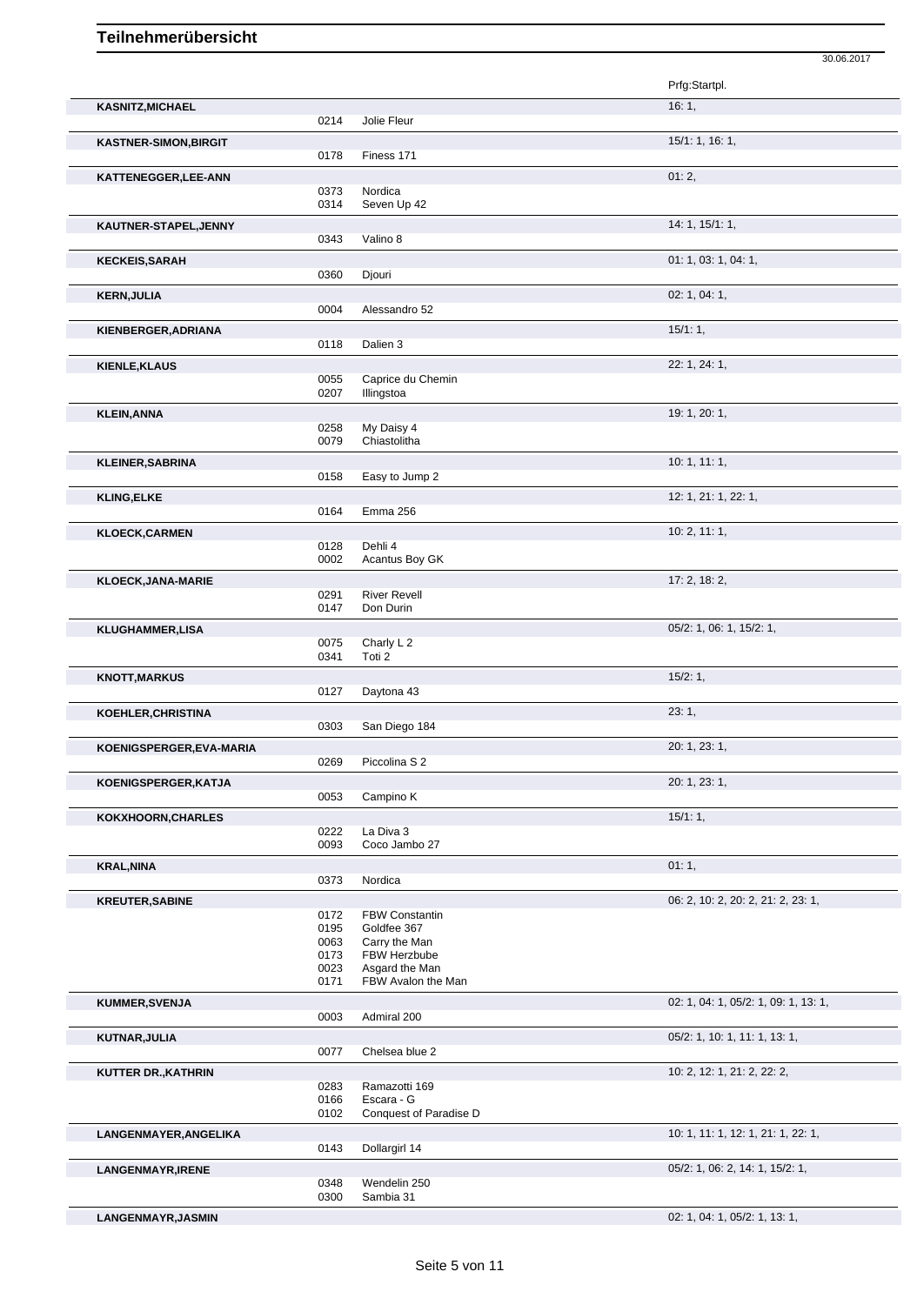|                               |              |                                    | Prfg:Startpl.                                      |
|-------------------------------|--------------|------------------------------------|----------------------------------------------------|
|                               | 0204         | Holli die Zuckerpuppe              |                                                    |
| LANGER, MICHAELA              |              |                                    | 15/1:1,                                            |
|                               | 0337         | Tom Dooley 23                      |                                                    |
| LANGHOF, TAMARA               |              |                                    | 06: 1, 10: 1, 11: 1, 12: 1, 20: 1, 21: 1,<br>22:1, |
|                               | 0323<br>0266 | Skywards<br>Paulchen 170           |                                                    |
| LAXHUBER, LEONIE              |              |                                    | 20:1,                                              |
|                               | 0116         | Dai Jin S                          |                                                    |
| LECHLEITER, KRISTINA          | 0293         | Romeo 708                          | 05/1: 1, 08: 1, 10: 1, 19: 1, 20: 1,               |
|                               | 0043         | <b>Bonnila</b>                     |                                                    |
| <b>LEHTO LARSEN, STINA</b>    | 0330         | Stella Nova H                      | 15/1: 1, 16: 1,                                    |
|                               | 0086         | Claire af Skovvang                 |                                                    |
| LEIN, JOHANNA                 |              |                                    | 10: 1, 11: 1, 20: 1, 21: 1,                        |
|                               | 0282         | Raja 132                           |                                                    |
| <b>LENTTNER, CAROLIN</b>      | 0212         | Jet Set 24                         | 16: 1, 17: 1,                                      |
| <b>LENTZ, STEPHANIE</b>       |              |                                    | 12: 1, 22: 1,                                      |
|                               | 0062         | Carolina 39                        |                                                    |
| LINDER, IRIS                  |              |                                    | 17:1, 18:1,                                        |
|                               | 0351<br>0176 | Whisper 194<br><b>Fiders Legat</b> |                                                    |
| <b>LINDNER, JASMIN</b>        |              |                                    | 19:1,                                              |
|                               | 0087         | Clara 93                           |                                                    |
| LORENZ, FRANZISKA             |              |                                    | 05/2: 1, 06: 1,                                    |
|                               | 0014         | Aquiro 2                           |                                                    |
| <b>LORENZ, KERSTIN</b>        | 0188         | Fribo                              | 17:1,                                              |
| LUDWIG, HILDEGARD             |              |                                    | 14: 1, 15/1: 1,                                    |
|                               | 0354         | Willyam Wallace                    |                                                    |
| <b>LUGERT, THOMAS</b>         |              |                                    | 22:1,                                              |
|                               | 0094         | Coeur de Diamant                   |                                                    |
| <b>LUX, THOMAS</b>            |              |                                    | 12:1,                                              |
|                               | 0060<br>0089 | Carlson 107<br>Claus L             |                                                    |
|                               | 0225         | Lamarth L                          |                                                    |
| <b>MADLENER, ALICIA</b>       |              |                                    | 12: 1, 21: 1, 22: 1,                               |
|                               | 0279         | Quirin 32                          |                                                    |
| <b>MADLENER, VICTORIA</b>     |              |                                    | 05/1: 1, 06: 1, 15/2: 1, 16: 1, 17: 1,             |
|                               | 0284<br>0050 | Ramiro's Dance<br>Cairon 11        |                                                    |
|                               | 0218         | Keep Smiling 31                    |                                                    |
| <b>MAENDLEN, MILENA</b>       |              |                                    | 02: 1, 05/2: 1,                                    |
|                               | 0114         | Cybuch 2                           |                                                    |
| <b>MAIER, JULIA</b>           | 0018         | Arielle de Revel                   | 12: 1, 24: 1,                                      |
|                               | 0121         | Darina 116                         |                                                    |
|                               | 0259         | Oboe Incipit                       |                                                    |
| <b>MAIER, PHILIPP</b>         |              |                                    | 23:1,                                              |
|                               | 0018<br>0121 | Arielle de Revel<br>Darina 116     |                                                    |
|                               | 0095         | Cojak 7                            |                                                    |
|                               | 0259         | Oboe Incipit                       |                                                    |
|                               | 0006         | Alissamenta                        |                                                    |
| <b>MAIER, REGINA</b>          | 0008         | Amarqou                            | 14: 1, 15/1: 1,                                    |
| <b>MANGNER, SABINE</b>        |              |                                    | 17:1, 18:1,                                        |
|                               | 0325         | Solero 70                          |                                                    |
| <b>MAYER, CHRISTINE</b>       |              |                                    | 05/2: 1, 06: 1,                                    |
|                               | 0288         | Ritzenhoff 3                       |                                                    |
| <b>MAYER, JENNY</b>           | 0162         | Emilia 49                          | 03: 1, 04: 1, 08: 1,                               |
| <b>MAYER, MARINA</b>          |              |                                    | 02:1,                                              |
|                               | 0358         | Biscari                            |                                                    |
|                               | 0373         | Nordica                            |                                                    |
| <b>MAYER, PRISCA VERENICE</b> |              |                                    | 05/2: 1, 06: 1,                                    |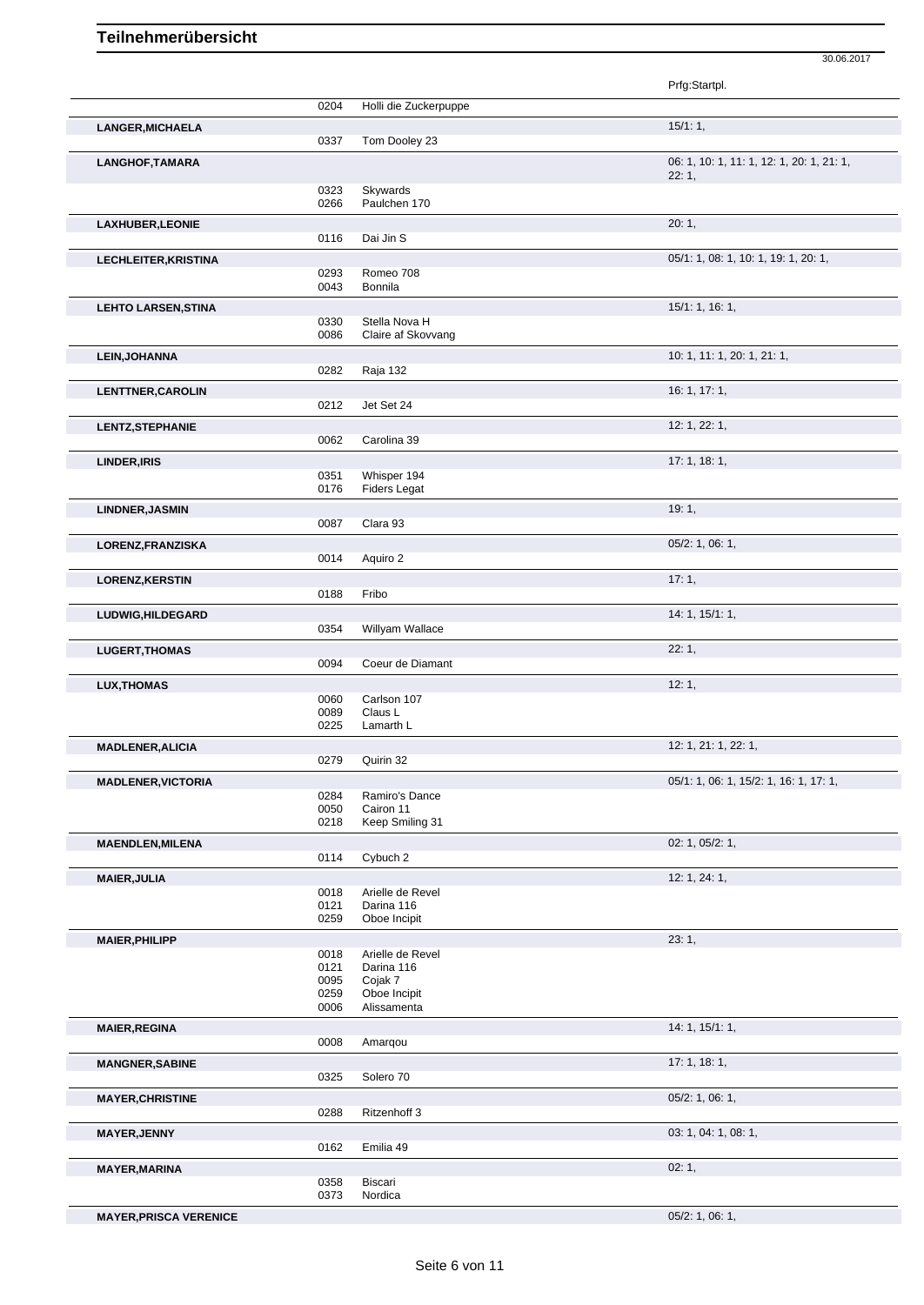Prfg:Startpl. 0025 Bajazzo M **MAYER,VANESSA** 01: 1, 03: 1, 0363 Fonsel 0364 Ganove 73 **MAYR-HINMUELLER,PETRA** 17: 2, 18: 1, 0001 A Reason 0033 Big Smile **MERK,MELANIE** 02: 1, 04: 1, 13: 1, 0366 Landorino **MERKLE,LEONIE** 09: 2, 10: 1, 13: 1, 0235 Lewana 20 0005 Alexandria DS **MICHELER,ANNEGRET** 10: 1, 11: 1, 12: 1, 22: 1, 0314 Seven Up 42<br>0346 Wally 105 0346 Wally 105 0091 Climonix's Chiara<br>0162 Emilia 49 Emilia 49 **MILLER,ALISA** 18: 1, Sullivan 63 **MILZ,LENA** 01: 1, 07: 1, 08: 1, 0358 Biscari<br>0162 Emilia Emilia 49 **MITTMANN,NADINE** 10: 1, 12: 1, 12: 1, 12: 1, 12: 1, 12: 1, 12: 1, 12: 1, 12: 1, 12: 1, 12: 1, 12: 1, 12: 1, 12: 1, Landwind 23 **MOEST,VIOLA** 06: 2, 18: 1, 0133 Demanche 2<br>0119 Dancing Dyn Dancing Dynamic **MOSCH,JULIA** 14: 1, 15/1: 1, Luke Skywalker 58 **MOYA KARG,LAURA ALICIA 03: 1, 09: 1, 10: 1, 11: 1, 13: 1,** 0260 Opalo 2 **MUELLER, CHRISTINE** 16: 1, 17: 1, 18: 1, 0167 Fabolo 3 **MUELLER,EVELYN** 06: 1, 15/1: 1, 0211 Jacomo 46 **MUELLER,MICHELLE** 14: 2, 0396 Lauries Noir 0395 Frau Holle 16 **MUELLER,REBECCA** 05/2: 1, 0211 Jacomo 46 **MUTZEL,BIRGIT** 17: 1, 0232 Legato B **NAEGELE, CONSTANZE** 06: 1, 16: 1, 0226 Lancia 53 **NAEGELE,IRIS** 0371 0331 Sternchen 404 0331 05/1: 1, 10: 1, 11: 1, 12: 1, 0331 Sternchen 404<br>0052 Campari CL Campari CL **NEGELE,BETTINA** 10: 1, 11: 1, 20: 1, 21: 1, 0270 Piet 36 **NIEBERLE,ANGELIKA** 17: 1, 0189 Fürst Locksley **NIEBERLE,ROMINA** 18: 1, 0201 Halina 43 **NIGL,EVA-MARIA** 20: 1, 21: 1, 0121 Darina 116<br>0342 Ulexit 2 Ulexit 2 **OOST,TINA** 20: 1, 21: 2, 22: 1, 0240 Little Jon 2 0183 Florian 552 **OSSELMANN,RICA** 10: 1, 12: 2, 21: 1, 22: 2, 0311 Scarlett 474 0085 Claire 126 **PANGERL,ANNETTE** 18: 1, 0145 Don Benito 37 **PEIL,MANUELA** 02: 1, 09: 1, 0181 Flame 52 **PEISS,MARINA** 14: 1, 15/2: 1,

30.06.2017

0131 Delano T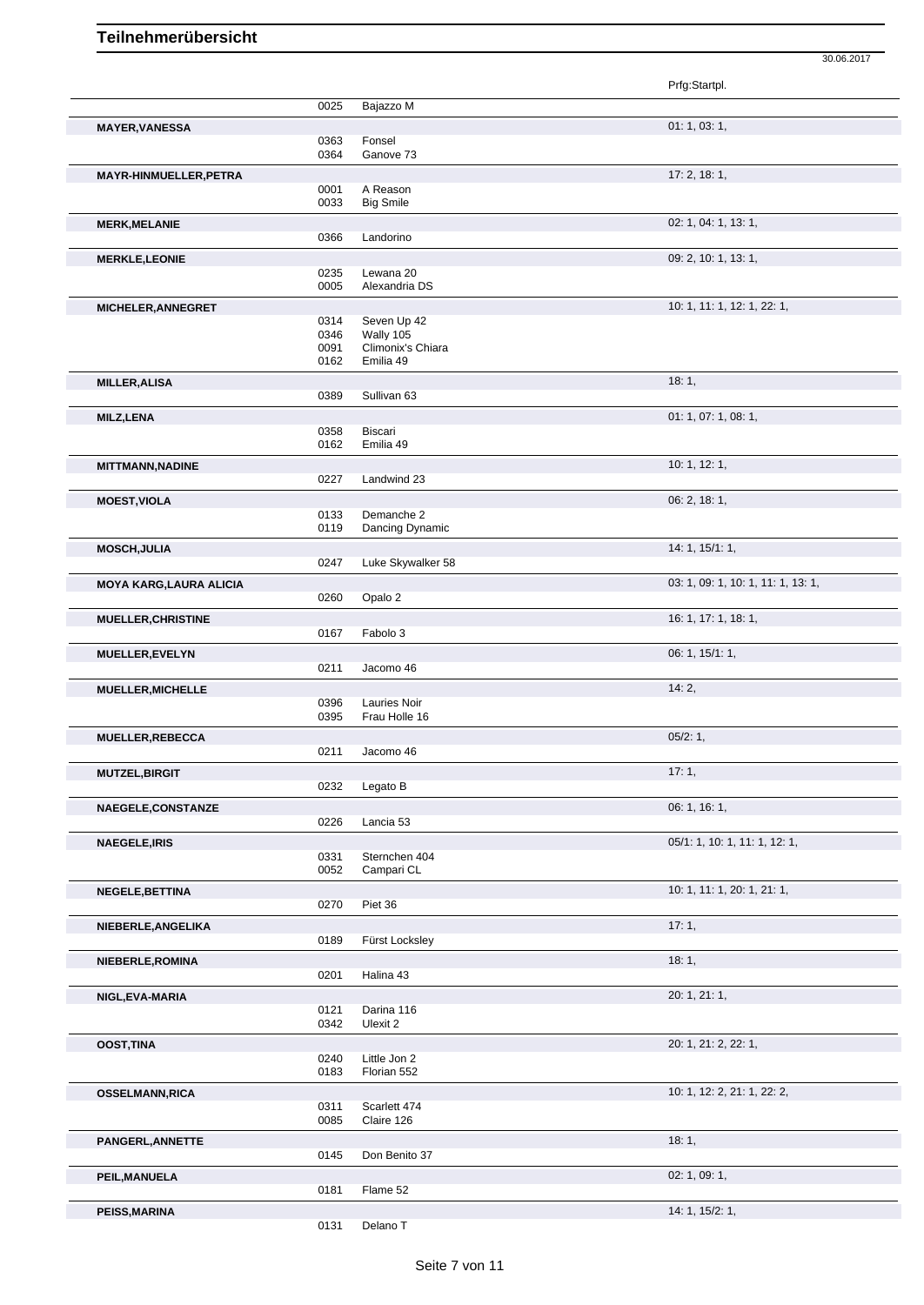|                           |              |                            | Prfg:Startpl.                        |
|---------------------------|--------------|----------------------------|--------------------------------------|
|                           | 0099         | Color of my Dreams         |                                      |
| PETTERSCH, JENNIFER       |              |                            | 05/2: 1, 06: 1,                      |
|                           | 0141         | Django 329                 |                                      |
|                           | 0213         | Jim Knopf 114              |                                      |
| PETTERSCH, MELISSA        |              |                            | 05/2: 1, 09: 2, 13: 1,               |
|                           | 0356         | Witas 2                    |                                      |
|                           | 0004         | Alessandro 52              |                                      |
|                           | 0141         | Django 329                 |                                      |
|                           | 0213         | Jim Knopf 114              |                                      |
| PEWESTORF, FALK           |              |                            | 17:1, 18:1,                          |
|                           | 0241         | Little Louis GzB           |                                      |
| PFEIFFER, ANNA            |              |                            | 05/1: 2, 06: 1, 10: 1, 11: 1, 13: 1, |
|                           | 0024         | Azatina K                  |                                      |
|                           | 0015<br>0352 | Aracaju K<br>Whity B       |                                      |
|                           | 0340         | Top Golden Carwyn          |                                      |
|                           |              |                            |                                      |
| PFEIFFER, JULIA           | 0024         | Azatina K                  | 05/1: 2, 06: 1, 10: 2, 11: 1, 13: 1, |
|                           | 0015         | Aracaju K                  |                                      |
|                           | 0352         | Whity B                    |                                      |
|                           | 0088         | Claudius K                 |                                      |
|                           | 0340         | Top Golden Carwyn          |                                      |
| PIZZOLATO, SILVANA        |              |                            | $05/2$ : 1, 14: 1,                   |
|                           | 0126         | Dawinia la Viva            |                                      |
| PLETTNER-KNOTT, RAMONA    |              |                            | 17:1,                                |
|                           | 0137         | Diamond Cloud              |                                      |
| POETSCHKE,LAURA           |              |                            | 20: 1, 21: 1,                        |
|                           | 0196         | Goldferdl 3                |                                      |
| POSSELT, FRANZISKA        |              |                            | 17:1,                                |
|                           | 0244         | Lots of Dots 2             |                                      |
| <b>PRECHTL, VERONIQUE</b> |              |                            | $15/2$ : 1, 16: 1,                   |
|                           | 0281         | Raja 121                   |                                      |
|                           |              |                            |                                      |
| PREIS, PAULINA            | 0187         | Franzl 42                  | 03: 1, 04: 1, 05/1: 1,               |
|                           |              |                            |                                      |
| RADUNZ, MICHAEL           | 0032         | Bentley 96                 | 14:1, 15/1:1,                        |
|                           |              |                            |                                      |
| <b>RAPP, MARTIN</b>       |              |                            | 10: 1, 11: 1,                        |
|                           | 0228<br>0090 | Lausbua<br>Cleiner Onkel 6 |                                      |
|                           |              |                            |                                      |
| <b>RAUCH, CORINNA</b>     | 0338         | Top Anthony 2              | $15/2$ : 1, 16: 1,                   |
|                           | 0057         | Cara 148                   |                                      |
|                           | 0067         | Castenrayseweg's Lars      |                                      |
|                           | 0163         | Eminenza                   |                                      |
| RAUH, EMILY JULIA         |              |                            | 01:1,                                |
|                           | 0352         | Whity B                    |                                      |
| <b>REDOLFI, ANNA</b>      |              |                            | 20: 1, 23: 1,                        |
|                           | 0065         | Cascaya 84                 |                                      |
| <b>REISACHER, ALFRED</b>  |              |                            | 16: 1, 17: 1, 18: 1,                 |
|                           | 0349         | Wescalino 10               |                                      |
|                           | 0236         | Lewinjo                    |                                      |
| <b>REISACHER, AMELIE</b>  |              |                            | 10: 2, 20: 2, 21: 2,                 |
|                           | 0383         | Olli 76                    |                                      |
|                           |              |                            |                                      |
|                           | 0384         | Sean Connery 7             |                                      |
| REISACHER, CARLOTTA       |              |                            | 03: 2, 07: 1, 08: 2, 19: 1,          |
|                           | 0385         | Mac Ide                    |                                      |
|                           | 0386         | Tycjan                     |                                      |
| RETSCH-AMSCHLER, SUSANNE  |              |                            | 17: 1, 18: 1,                        |
|                           | 0185         | Francesco 70               |                                      |
| <b>RID, ANTONIA</b>       |              |                            | 03: 1, 04: 1, 13: 1,                 |
|                           | 0015         | Aracaju K                  |                                      |
|                           | 0382         | Latin Dancer               |                                      |
| <b>ROBL,LENA</b>          |              |                            | 03: 1, 04: 1, 07: 1, 08: 1,          |
|                           | 0370         | Machiavelli 10             |                                      |
| RUDOLPH, BEATE            |              |                            | 06: 1, 15/1: 1, 16: 1,               |
|                           | 0146         | Don Camillo 251            |                                      |
| RUDOLPH,EVA               |              |                            | 01:1,                                |
|                           | 0332         | Sternchen 447              |                                      |
| <b>RUDOLPH, MARKUS</b>    |              |                            | 23: 2, 24: 2,                        |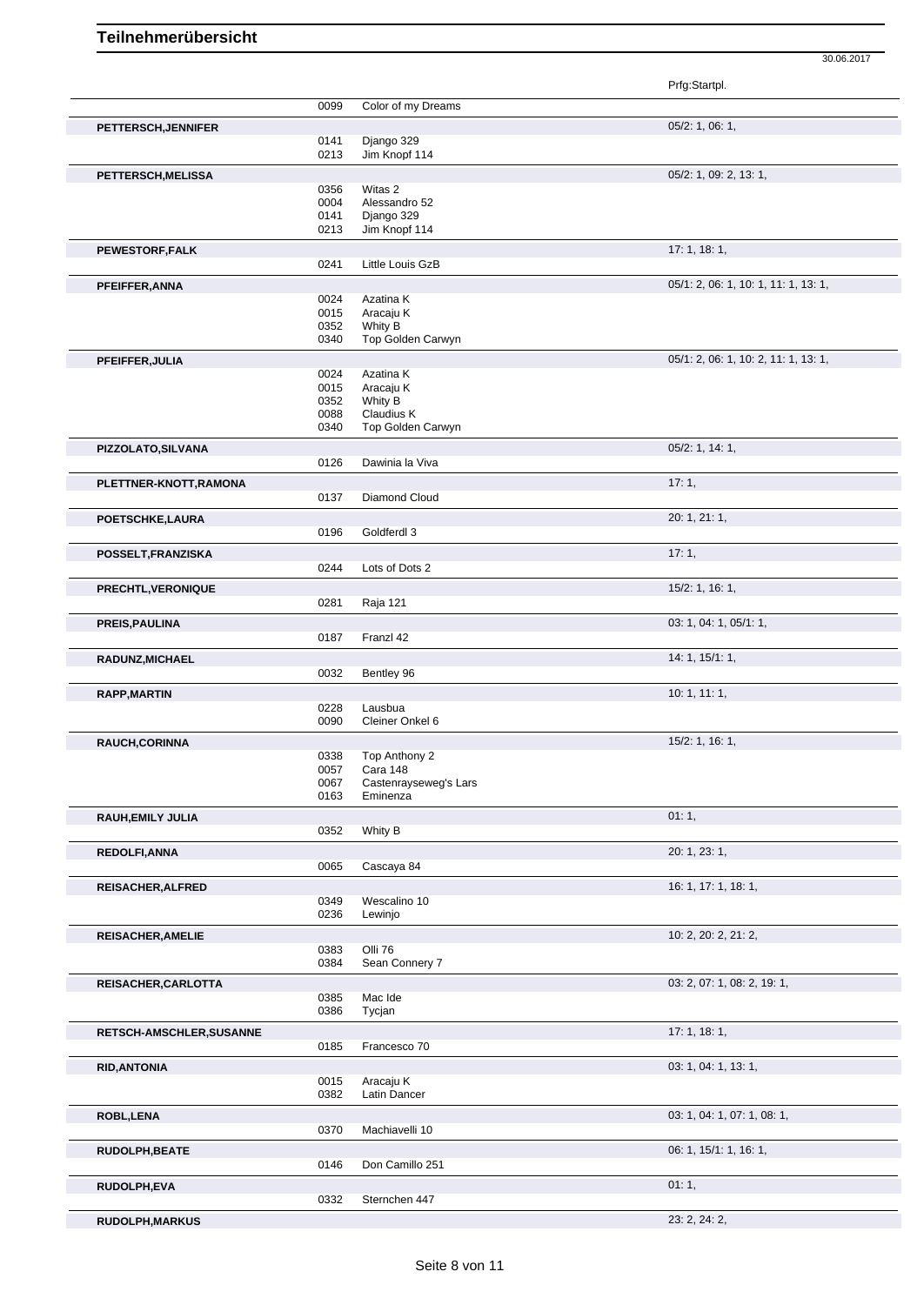Prfg:Startpl.

|                            | 0278<br>0315<br>0318<br>0108<br>0130<br>0197                         | Quinn 9<br>Shakira 379<br>Sinus 92<br>Cortina 224<br>Del Rey 3<br>Granada 316                                                                          |                                      |
|----------------------------|----------------------------------------------------------------------|--------------------------------------------------------------------------------------------------------------------------------------------------------|--------------------------------------|
| RUPPERT, JOSEPHINE         |                                                                      |                                                                                                                                                        | 05/1:2,                              |
|                            | 0265<br>0335                                                         | Park's Phantasie<br>Symphonie WE                                                                                                                       |                                      |
| SARI, AHMET                |                                                                      |                                                                                                                                                        | $05/2$ : 1, 11: 1,                   |
|                            | 0091                                                                 | Climonix's Chiara                                                                                                                                      |                                      |
| SATTLER, KATHARINA         | 0072                                                                 | Cest mon                                                                                                                                               | 01: 1, 03: 1, 07: 1, 08: 1,          |
| <b>SCHARF, ANJA</b>        |                                                                      |                                                                                                                                                        | 01:1,                                |
|                            | 0373                                                                 | Nordica                                                                                                                                                |                                      |
| <b>SCHARPF,LEA</b>         | 0314                                                                 | Seven Up 42                                                                                                                                            | 02: 1, 10: 1, 11: 1, 21: 1,          |
| <b>SCHEDEL, VALENTINA</b>  |                                                                      |                                                                                                                                                        | 03: 1, 04: 2, 08: 2, 10: 2,          |
|                            | 0209                                                                 | Inferno 20                                                                                                                                             |                                      |
|                            | 0329                                                                 | Stella 945                                                                                                                                             |                                      |
| <b>SCHILDBACH,LEONIE</b>   |                                                                      |                                                                                                                                                        | 10:1,                                |
|                            | 0394                                                                 | Contigo 30                                                                                                                                             |                                      |
| <b>SCHLICHTER, ULRIKE</b>  | 0219                                                                 | <b>Kim 366</b>                                                                                                                                         | 15/1: 1, 16: 1,                      |
| <b>SCHMALFUSS, JULIANE</b> |                                                                      |                                                                                                                                                        | 20: 1, 21: 1,                        |
|                            | 0021                                                                 | Ascara 10                                                                                                                                              |                                      |
| <b>SCHMID, VERENA</b>      |                                                                      |                                                                                                                                                        | 03: 1, 04: 1, 07: 1, 08: 1,          |
|                            | 0379<br>0380                                                         | Rico<br>Rico                                                                                                                                           |                                      |
|                            |                                                                      |                                                                                                                                                        |                                      |
| <b>SCHMIDBERGER, KARIN</b> | 0098                                                                 | Collin 61                                                                                                                                              | 03: 1, 04: 1, 10: 1, 11: 1,          |
| <b>SCHMUCK,EDWIN</b>       |                                                                      |                                                                                                                                                        | 23: 2, 24: 2,                        |
|                            | 0069<br>0068<br>0101<br>0029<br>0106<br>0071<br>0275<br>0028<br>0083 | Cathleya<br>Catalunya 3<br>Concita <sub>6</sub><br>Balouny<br>Cornet's Matcho R<br>Cavalli FH<br>Quelle Chance RSZ<br>Balou's Girl 4<br>Cinderella 732 |                                      |
| <b>SCHNELL, LEA</b>        |                                                                      |                                                                                                                                                        | 14:1,                                |
|                            | 0097                                                                 | Collin 129                                                                                                                                             |                                      |
| <b>SCHUETZ, EMMA</b>       |                                                                      |                                                                                                                                                        | 01:1,                                |
|                            | 0358                                                                 | Biscari                                                                                                                                                |                                      |
| <b>SCHUHMEIR, MARTIN</b>   |                                                                      |                                                                                                                                                        | $15/2$ : 1, 16: 1,                   |
|                            | 0136                                                                 | Destino 70                                                                                                                                             |                                      |
| <b>SCHWEGELE,EDITH</b>     |                                                                      |                                                                                                                                                        | 01: 1, 03: 1, 04: 1, 07: 1, 13: 1,   |
|                            | 0374                                                                 | Paddy                                                                                                                                                  |                                      |
|                            | 0368                                                                 | Leopold                                                                                                                                                |                                      |
| <b>SCHWEGELE, REBEKKA</b>  |                                                                      |                                                                                                                                                        | 01: 1, 03: 1, 04: 1, 08: 1, 13: 1,   |
|                            | 0374<br>0369                                                         | Paddy<br>Loki                                                                                                                                          |                                      |
|                            |                                                                      |                                                                                                                                                        |                                      |
| <b>SECHTENBECK, MIA</b>    | 0371                                                                 | Nellow                                                                                                                                                 | 01:1,                                |
|                            | 0364                                                                 | Ganove 73                                                                                                                                              |                                      |
| SEIFERT, SARAH             |                                                                      |                                                                                                                                                        | 17: 1, 18: 1,                        |
|                            | 0280                                                                 | Quirino-Rocco                                                                                                                                          |                                      |
| SIEGL, MELANIE             |                                                                      |                                                                                                                                                        | 14: 1, 15/1: 1,                      |
|                            | 0073                                                                 | <b>Chantal Af Silver</b>                                                                                                                               |                                      |
| <b>SIRCH, NANJA</b>        |                                                                      |                                                                                                                                                        | 06: 1, 15/1: 1, 16: 1, 17: 1,        |
|                            | 0307                                                                 | Santina 60                                                                                                                                             |                                      |
| SOMMER, LAURA              |                                                                      |                                                                                                                                                        | 01:1,                                |
|                            | 0162                                                                 | Emilia 49                                                                                                                                              |                                      |
| <b>SPRING, RAMONA</b>      |                                                                      |                                                                                                                                                        | 02:2,                                |
|                            | 0362                                                                 | Escada                                                                                                                                                 |                                      |
|                            | 0361                                                                 | Eboni                                                                                                                                                  |                                      |
| <b>STEFFENS, MARTINA</b>   | 0064<br>0059                                                         | Casandra - S<br>Carlo - S                                                                                                                              | 15/1: 1, 20: 1, 21: 1, 22: 2, 24: 1, |
|                            |                                                                      |                                                                                                                                                        |                                      |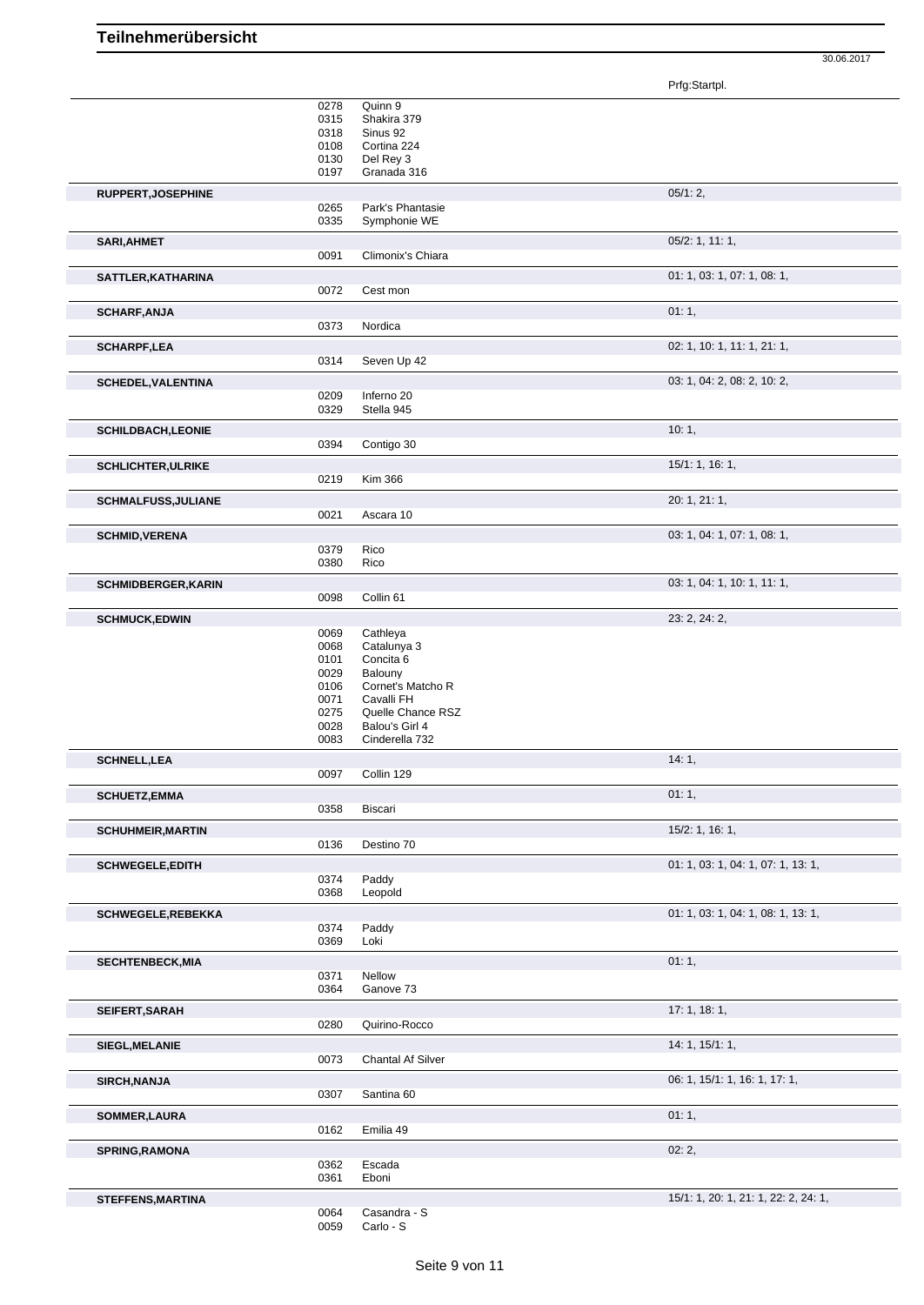30.06.2017

|                               |              |                                    | Prfg:Startpl.                            |
|-------------------------------|--------------|------------------------------------|------------------------------------------|
|                               | 0058         | Carl Heinz - S                     |                                          |
|                               | 0038         | Blickfang - S                      |                                          |
| <b>STEFFENS, STEFANIE</b>     |              |                                    | 15/1: 1, 16: 1,                          |
|                               | 0042         | Bonjour                            |                                          |
|                               | 0049         | Cadeau S                           |                                          |
| STEIBEL, GERALDINE            |              |                                    | 20:1,                                    |
|                               | 0051         | Calice 8                           |                                          |
| STEINBERGER, STEPHANIE        |              |                                    | 17: 1, 18: 1,                            |
|                               | 0081         | Chocolate Girl G                   |                                          |
| <b>STICH, SANDRA</b>          | 0013         | Aquilina Q 2                       | 20: 2, 21: 1,                            |
|                               | 0109         | Cortino 51                         |                                          |
|                               | 0277         | Quickstep 54                       |                                          |
| STIGLMAIR, CHRISTINA          |              |                                    | 15/2: 1, 16: 1,                          |
|                               | 0054         | Cappuccino de Luxe                 |                                          |
|                               | 0261         | Opus Magnum K                      |                                          |
| STOELZLE,FEE                  |              |                                    | 01: 1, 03: 1, 07: 1,                     |
|                               | 0377<br>0135 | Amiro<br>Desperado v.d. Prinsenhof |                                          |
|                               |              |                                    |                                          |
| <b>STREICHER, IRENE</b>       | 0310         | Scaramea                           | 11:1,20:1,                               |
|                               |              |                                    | 10:1, 11:1,                              |
| <b>THATER, MILENA</b>         | 0084         | Clairchen H.                       |                                          |
| TILKORN, JULIA                |              |                                    | 20: 1, 22: 1, 23: 1,                     |
|                               | 0272         | Qi-Shi-Das                         |                                          |
|                               | 0070         | Catopaxih                          |                                          |
| <b>VARSCHEN,LISA</b>          |              |                                    | 05/1:1,                                  |
|                               | 0252         | Martini 66                         |                                          |
| VILGERTSHOFER, VERENA         |              |                                    | 21: 1, 22: 1,                            |
|                               | 0175         | Felice 48                          |                                          |
| VOGEL, SONJA                  |              |                                    | 17:1,                                    |
|                               | 0292         | Roccabella 3                       |                                          |
| <b>WACHSMANN, JULIA</b>       |              |                                    | 14: 2, 15/2: 1,                          |
|                               | 0393<br>0392 | Meraldik's Dream                   |                                          |
|                               |              | Compromiss                         |                                          |
| <b>WACHTER, ANNA-LENA</b>     | 0376         | Wiomi                              | 02: 1, 04: 1,                            |
|                               |              |                                    |                                          |
| <b>WAGNER,LEONIE</b>          | 0359         | Charly                             | 01:1,                                    |
| <b>WALTER, IRIS</b>           |              |                                    | 15/1: 1, 20: 1,                          |
|                               | 0012         | Aquantus                           |                                          |
| <b>WASSERMANN, SELINA</b>     |              |                                    | 02: 1, 04: 1,                            |
|                               | 0381         | Paul                               |                                          |
|                               | 0213         | Jim Knopf 114                      |                                          |
| <b>WEBER, ANKE CHRISTIANE</b> |              |                                    | 06: 1, 11: 1, 12: 2, 13: 1, 15/1: 1, 22: |
|                               |              |                                    | 2,                                       |
|                               | 0249<br>0321 | Ma Jolie 15<br>Sir Rodau           |                                          |
|                               |              |                                    | 17:1, 18:1,                              |
| <b>WECH, NINA</b>             | 0238         | Liquido 26                         |                                          |
| <b>WEISER, MICHAELA</b>       |              |                                    | 09:1,                                    |
|                               | 0314         | Seven Up 42                        |                                          |
| <b>WEISER, NADJA</b>          |              |                                    | 05/1: 1, 06: 1,                          |
|                               | 0216         | Karis 3                            |                                          |
| <b>WEISS, CLAUDIA</b>         |              |                                    | $05/2$ : 1, 06: 1,                       |
|                               | 0228         | Lausbua                            |                                          |
|                               | 0324         | Soleil jolie                       |                                          |
| <b>WEISS, NATHALIE</b>        |              |                                    | 04: 1, 05/2: 1, 10: 1, 11: 1, 13: 1,     |
|                               | 0044         | Borelina Van De Kappel             |                                          |
| <b>WEISS, SELINA</b>          |              |                                    | 01:1,                                    |
|                               | 0378         | <b>Black Diamond</b>               |                                          |
| <b>WEIXLER, CLAUDIA</b>       |              |                                    | 15/1:1,                                  |
|                               | 0080         | Chica 164                          |                                          |
| <b>WERCHNOW, SABRINA</b>      |              |                                    | 17:1,                                    |
|                               | 0242         | Lordano 22                         |                                          |
| <b>WIEDEMANN, ARIANE</b>      |              |                                    | 17: 2, 18: 1, 20: 1,                     |
|                               | 0233         | Leona 59                           |                                          |

0388 Sun Fantastic